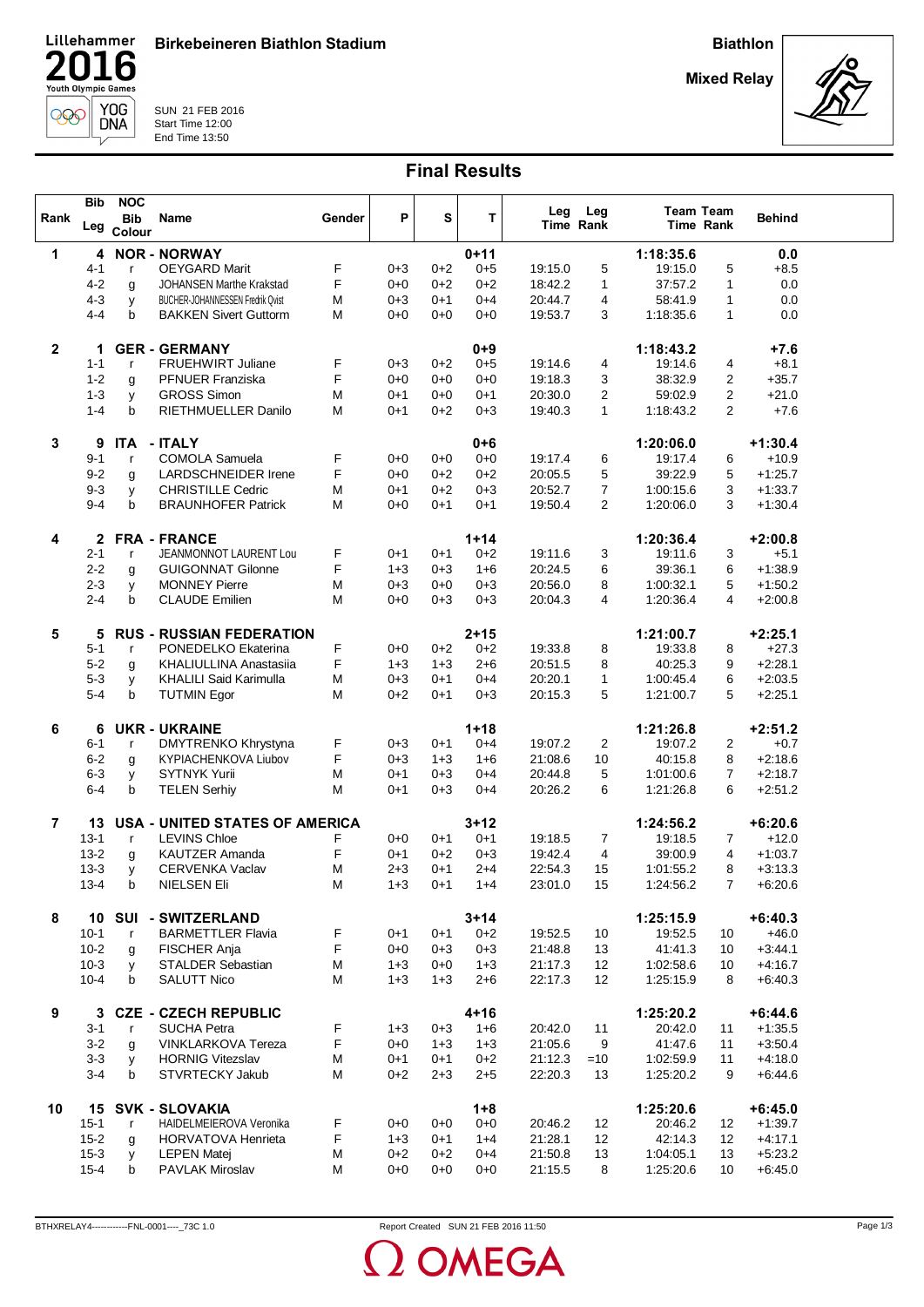Birkebeineren Biathlon Stadium

Biathlon

Mixed Relay



SUN 21 FEB 2016 Start Time 12:00 End Time 13:50

Lillehammer

Youth Olympic Games

**16** [ ]

YOG<br>DNA

 $\overline{\nu}$ 

 $\overline{2}$ 

000

|                       | Bib                  | <b>NOC</b>             |                                                 |        |                    |                    |                     | Leg                | Leg            |                      | <b>Team Team</b>  |                        |  |
|-----------------------|----------------------|------------------------|-------------------------------------------------|--------|--------------------|--------------------|---------------------|--------------------|----------------|----------------------|-------------------|------------------------|--|
| Rank                  | Leg                  | <b>Bib</b><br>Colour   | Name                                            | Gender | P                  | S                  | T                   |                    | Time Rank      |                      | <b>Time Rank</b>  | <b>Behind</b>          |  |
| 11                    | 14                   |                        | <b>SWE - SWEDEN</b>                             |        |                    |                    | $5 + 11$            |                    |                | 1:25:37.8            |                   | $+7:02.2$              |  |
|                       | $14-1$               | $\mathsf{r}$           | <b>OLSSON Moa</b>                               | F      | $0 + 0$            | 0+3                | $0 + 3$             | 19:51.6            | 9              | 19:51.6              | 9                 | $+45.1$                |  |
|                       | $14-2$               | g                      | SJODEN Sanna                                    | F      | $0 + 2$            | $0 + 0$            | $0 + 2$             | 18:59.7            | 2              | 38:51.3              | 3                 | $+54.1$                |  |
|                       | $14-3$               | y                      | SIMONSSON Emil                                  | M      | $0 + 1$            | 4+2                | $4 + 3$             | 23:31.2            | 18             | 1:02:22.5            | 9                 | $+3:40.6$              |  |
|                       | $14 - 4$             | b                      | SJOKVIST Henning                                | M      | $0 + 0$            | $1 + 3$            | $1 + 3$             | 23:15.3            | 16             | 1:25:37.8            | 11                | $+7:02.2$              |  |
| 12                    | 7                    |                        | <b>BLR - BELARUS</b>                            |        |                    |                    | $5 + 21$            |                    |                | 1:27:08.3            |                   | $+8:32.7$              |  |
|                       | $7 - 1$              | $\mathsf{r}$           | <b>IYEROPES Darya</b>                           | F      | $0 + 3$            | $0 + 2$            | $0 + 5$             | 20:49.8            | 13             | 20:49.8              | 13                | $+1.43.3$              |  |
|                       | $7 - 2$              | g                      | KARNITSKAYA Natallia                            | F      | $1 + 3$            | $1 + 3$            | $2 + 6$             | 22:06.3            | 15             | 42:56.1              | 14                | $+4.58.9$              |  |
|                       | $7 - 3$              | y                      | MATSKEVICH Aliaksandr                           | M      | $0 + 3$            | $3 + 3$            | $3 + 6$             | 23:06.4            | 16             | 1:06:02.5            | 14                | $+7:20.6$              |  |
|                       | $7 - 4$              | b                      | <b>TSIURYN Kiryl</b>                            | M      | $0 + 1$            | $0 + 3$            | $0 + 4$             | 21:05.8            | $\overline{7}$ | 1:27:08.3            | $12 \overline{ }$ | $+8.32.7$              |  |
|                       |                      |                        |                                                 |        |                    |                    |                     |                    |                |                      |                   |                        |  |
| 13                    | 16                   |                        | <b>BUL - BULGARIA</b>                           |        |                    |                    | $7 + 22$            |                    |                | 1:27:44.4            |                   | $+9:08.8$              |  |
|                       | $16 - 1$             | $\mathbf{r}$           | ZDRAVKOVA Maria                                 | F      | $0 + 3$            | 2+3                | $2 + 6$             | 21:25.1            | 16             | 21:25.1              | 16                | $+2:18.6$              |  |
|                       | $16 - 2$             | g                      | <b>TODOROVA Milena</b>                          | F      | $1 + 3$            | $1 + 3$            | $2 + 6$             | 21:51.7            | 14             | 43:16.8              | 15                | $+5:19.6$              |  |
|                       | $16 - 3$             | у                      | STOYANOV Kristiyan                              | M      | $0 + 2$            | $0 + 2$            | $0 + 4$             | 20:34.2            | 3              | 1:03:51.0            | 12                | $+5:09.1$              |  |
|                       | $16 - 4$             | b                      | <b>VELCHEV Petar</b>                            | M      | $2 + 3$            | $1 + 3$            | $3 + 6$             | 23.53.4            | 17             | 1:27:44.4            | 13                | $+9.08.8$              |  |
|                       |                      |                        |                                                 |        |                    |                    |                     |                    |                |                      |                   |                        |  |
| 14                    | 8                    |                        | <b>AUT - AUSTRIA</b><br><b>BERGER Marion</b>    |        | $0 + 1$            |                    | $2 + 15$            |                    |                | 1:28:40.1<br>21:18.3 |                   | $+10:04.5$             |  |
|                       | $8 - 1$<br>$8 - 2$   | $\mathsf{r}$           | <b>WOERTER Lea</b>                              | F<br>F | $0 + 2$            | $0 + 1$<br>$0 + 3$ | $0 + 2$<br>$0 + 5$  | 21:18.3<br>21:17.8 | 15<br>11       | 42:36.1              | 15<br>13          | $+2:11.8$<br>$+4:38.9$ |  |
|                       | $8 - 3$              | g                      | <b>ORTNER Markus</b>                            | M      | $0 + 2$            | 2+3                | $2 + 5$             | 23:30.1            | 17             | 1:06:06.2            | 15                | $+7:24.3$              |  |
|                       | $8 - 4$              | y<br>b                 | <b>UNTERWEGER Dominic</b>                       | M      | $0+2$              | $0 + 1$            | $0 + 3$             | 22:33.9            | 14             | 1:28:40.1            | 14                | $+10:04.5$             |  |
|                       |                      |                        |                                                 |        |                    |                    |                     |                    |                |                      |                   |                        |  |
| 15                    | 12                   |                        | <b>POL - POLAND</b>                             |        |                    |                    | $5 + 21$            |                    |                | 1:29:32.5            |                   | $+10:56.9$             |  |
|                       | $12 - 1$             | $\mathsf{r}$           | TOMASZEWSKA Natalia                             | F      | $0 + 3$            | $1 + 3$            | $1 + 6$             | 21:42.1            | 17             | 21:42.1              | 17                | $+2:35.6$              |  |
|                       | $12 - 2$             | g                      | JAKIELA Joanna                                  | F      | $0 + 2$            | $3 + 3$            | $3 + 5$             | 23:35.1            | 17             | 45:17.2              | 16                | $+7:20.0$              |  |
|                       | $12 - 3$             | У                      | FILIP Wojciech                                  | M      | $1 + 3$            | $0 + 1$            | $1+4$               | 22:23.0            | 14             | 1:07:40.2            | 16                | $+8:58.3$              |  |
|                       | $12 - 4$             | b                      | PANCERZ Przemyslaw                              | M      | $0 + 3$            | $0 + 3$            | $0 + 6$             | 21:52.3            | 11             | 1:29:32.5            | 15                | $+10:56.9$             |  |
|                       |                      |                        |                                                 |        |                    |                    |                     |                    |                |                      |                   |                        |  |
| 16                    | 11                   |                        | <b>CAN - CANADA</b>                             |        |                    |                    | $4 + 14$            |                    |                | 1:29:40.2            |                   | $+11:04.6$             |  |
|                       | $11 - 1$<br>$11 - 2$ | $\mathsf{r}$           | <b>BANSER Tekarra</b><br><b>GOWLING Gillian</b> | F<br>F | $0 + 0$<br>$4 + 3$ | $0 + 2$<br>$0 + 2$ | $0 + 2$<br>$4 + 5$  | 21:16.2<br>25:30.5 | 14<br>18       | 21:16.2<br>46:46.7   | 14                | $+2:09.7$<br>$+8.49.5$ |  |
|                       | $11 - 3$             | g                      | <b>GRANDBOIS Leo</b>                            | M      | $0 + 1$            | $0 + 2$            | $0 + 3$             | 21:12.3            | $=10$          | 1:07:59.0            | 17<br>17          | $+9:17.1$              |  |
|                       | $11 - 4$             | y<br>b                 | CHURCHILL Ben                                   | M      | $0 + 2$            | $0 + 2$            | $0 + 4$             | 21:41.2            | 10             | 1:29:40.2            | 16                | $+11:04.6$             |  |
|                       |                      |                        |                                                 |        |                    |                    |                     |                    |                |                      |                   |                        |  |
| 17                    | 18                   |                        | <b>EST - ESTONIA</b>                            |        |                    |                    | $8 + 16$            |                    |                | 1:30:58.1            |                   | $+12:22.5$             |  |
|                       | $18-1$               | $\mathsf{r}$           | <b>VIILUKAS Anneliis</b>                        | F      | $4 + 3$            | 2+2                | $6 + 5$             | 25:26.9            | 18             | 25:26.9              | 18                | $+6:20.4$              |  |
|                       | $18-2$               | g                      | <b>MOOR Hanna</b>                               | F      | $2 + 3$            | $0 + 1$            | $2+4$               | 23:04.1            | 16             | 48:31.0              | 18                | $+10:33.8$             |  |
|                       | $18-3$               | у                      | <b>HELDNA Robert</b>                            | M      | $0+2$              | $0 + 3$            | $0 + 5$             | 21:09.5            | 9              | 1:09:40.5            | 18                | $+10:58.6$             |  |
|                       | $18-4$               | b                      | <b>VSIVTSEV Mart</b>                            | M      | $0 + 0$            | $0 + 2$            | $0 + 2$             | 21:17.6            | 9              | 1:30:58.1            | 17                | $+12:22.5$             |  |
|                       |                      |                        |                                                 |        |                    |                    |                     |                    |                |                      |                   |                        |  |
| <b>Jury Decisions</b> |                      |                        |                                                 |        |                    |                    |                     |                    |                |                      |                   |                        |  |
|                       |                      | <b>Time Adjustment</b> |                                                 |        |                    |                    |                     |                    |                |                      |                   |                        |  |
|                       | $14-3$               | b                      | <b>SWEDEN</b>                                   |        |                    |                    | <b>IBU DR 5.5.b</b> |                    |                | $+2:00.0$            | 11                |                        |  |
|                       | $18-1$               | b                      | <b>ESTONIA</b>                                  |        |                    |                    | <b>IBU DR 5.5.b</b> |                    |                | $+2:00.0$            | 17                |                        |  |
| <b>Did Not Finish</b> |                      |                        |                                                 |        |                    |                    |                     |                    |                |                      |                   |                        |  |
|                       |                      | <b>17 FIN</b>          | - FINLAND                                       |        |                    |                    | $1 + 10$            |                    |                |                      |                   |                        |  |
|                       | $17-1$               | $\mathsf{r}$           | <b>KERANEN Jenni</b>                            | F      | $0 + 2$            | $0 + 0$            | $0 + 2$             | 19:06.5            | 1              | 19:06.5              | 1                 | 0.0                    |  |
|                       | $17 - 2$             | g                      | LAHDELMA Saana                                  | F      | $0+2$              | $1 + 3$            | $1+5$               | 20:38.5            | 7              | 39:45.0              | $\overline{7}$    | $+1.47.8$              |  |
|                       | $17-3$               | y                      | <b>KARVINEN Otto-Eemil</b>                      | M      | $0 + 1$            | $0 + 0$            | $0 + 1$             | 20:45.8            | 6              | 1:00:30.8            | 4                 | $+1.48.9$              |  |
|                       | $17 - 4$             | b                      | <b>HARJULA Tuomas</b>                           | M      | $0 + 2$            |                    | $0 + 2$             |                    |                |                      |                   |                        |  |
|                       |                      |                        |                                                 |        |                    |                    |                     |                    |                |                      |                   |                        |  |

**OMEGA**